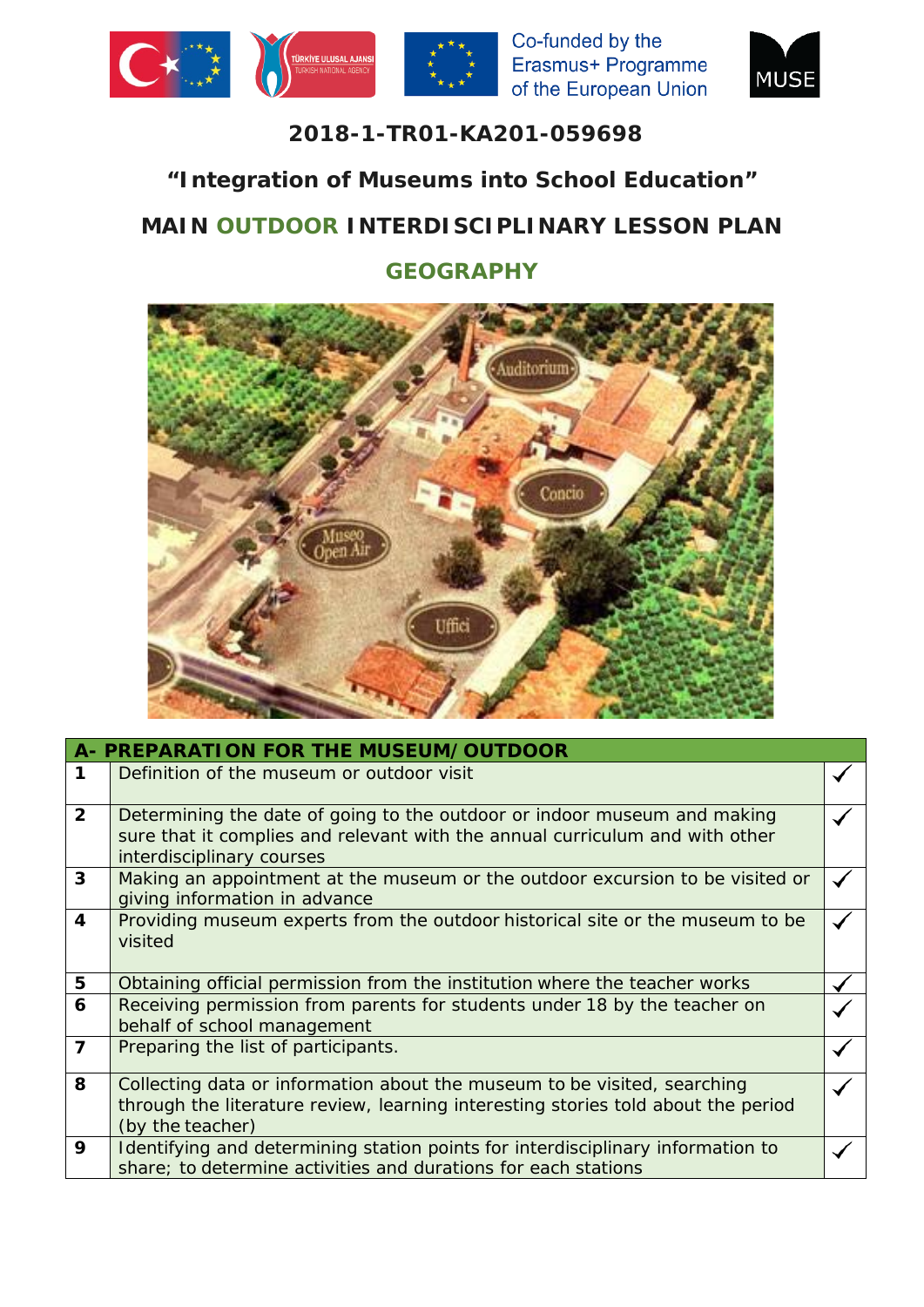| 10 | Identifying the students, teachers and parents (if necessary) to participate in the |  |
|----|-------------------------------------------------------------------------------------|--|
|    | trip and planning task sharing among them                                           |  |
| 11 | Making a calculation for approximately expected expenses of the course to be        |  |
|    | held in the museum or outdoor excursion                                             |  |
| 12 | Knowing the general facilities of the museum in advance and preparing the           |  |
|    | excursion plan (toilet, parking, cafeteria, stopover for breaks, etc.)              |  |
| 13 | Determining and setting up the rules that the students will obey in the museum      |  |
|    | or the outdoor excursion and to remind these rules to the participants              |  |
| 14 | Giving information about the museum or outdoor excursion visit                      |  |
| 15 | Preparing the museum or outdoor excursion lesson plan                               |  |
|    |                                                                                     |  |
| 16 | Preparing activities, worksheets, pre-test and post-test questionnaires and         |  |
|    | evaluation scales for these documents.                                              |  |
| 17 | Preparation and taking security measures related to the trip.                       |  |
| 18 | Implementation of a knowledge test to increase students' curiosity and motivate     |  |
|    | them for expeditionary learning before the trip                                     |  |
|    |                                                                                     |  |



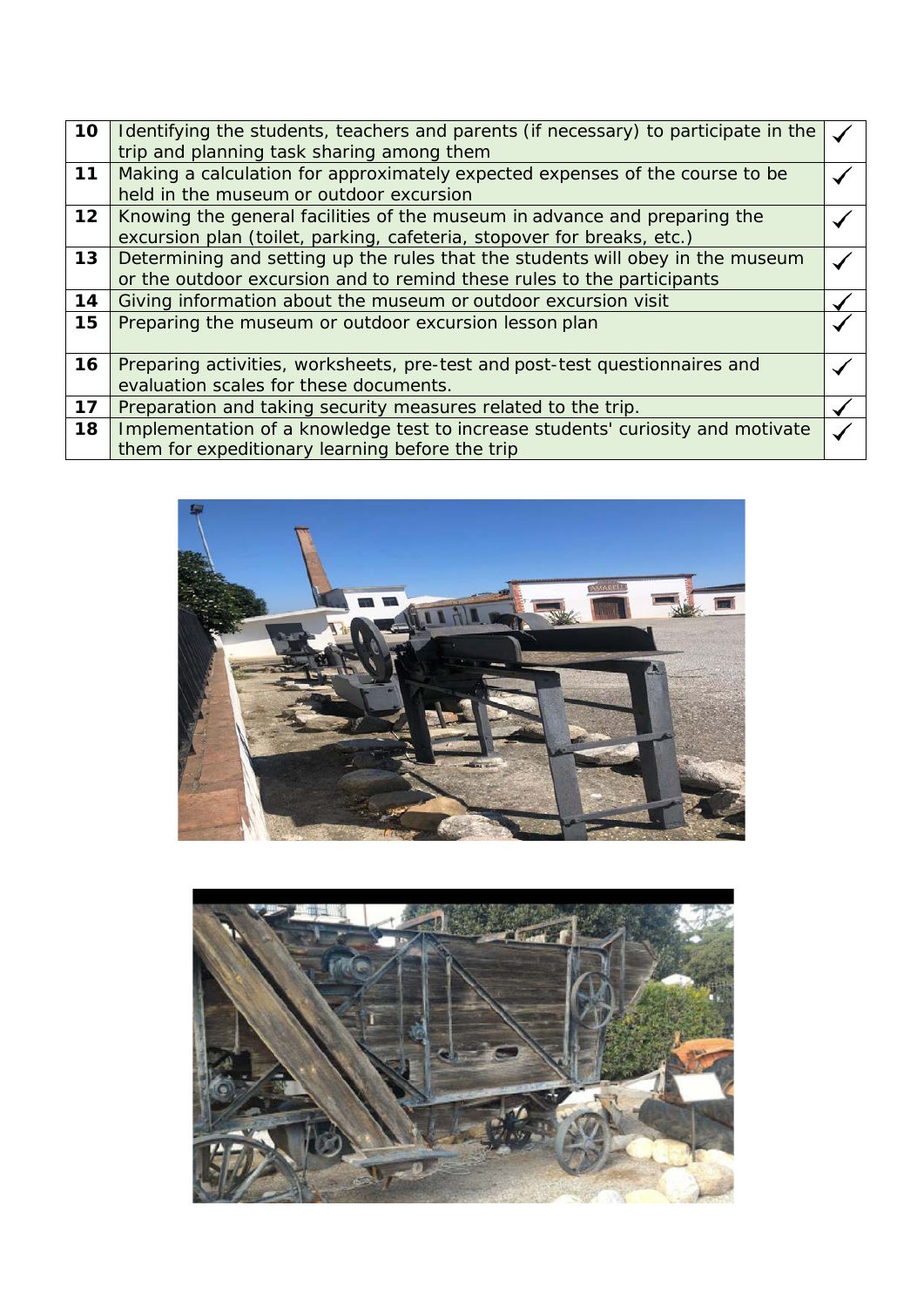| EXPEDITIONARY INTERDISCIPLINARY LESSON PLAN FOR MUSEUMS OR<br><b>INDOOR /OUTDOOR CLASSROOMS</b> |                                                                             |                                                                                                                                                                                                                                                                                                                                                |  |  |
|-------------------------------------------------------------------------------------------------|-----------------------------------------------------------------------------|------------------------------------------------------------------------------------------------------------------------------------------------------------------------------------------------------------------------------------------------------------------------------------------------------------------------------------------------|--|--|
|                                                                                                 |                                                                             |                                                                                                                                                                                                                                                                                                                                                |  |  |
| $\mathbf 1$                                                                                     | NAME OF THE SCHOOL                                                          | Scuola Media Statale "Carlo Levi"                                                                                                                                                                                                                                                                                                              |  |  |
| $\overline{2}$                                                                                  | <b>LESSON</b>                                                               | Geography - Agriculture and Industry                                                                                                                                                                                                                                                                                                           |  |  |
| $\overline{\mathbf{3}}$                                                                         | <b>CLASS / CLASSES</b>                                                      | $11 - 13$ years old                                                                                                                                                                                                                                                                                                                            |  |  |
| $\overline{\mathbf{4}}$                                                                         | <b>TOTAL TIME</b>                                                           | 240'                                                                                                                                                                                                                                                                                                                                           |  |  |
|                                                                                                 |                                                                             | 4 hours                                                                                                                                                                                                                                                                                                                                        |  |  |
| 5                                                                                               | <b>MUSEUM TO VISIT</b>                                                      | Liquorice Museo Open-Air                                                                                                                                                                                                                                                                                                                       |  |  |
| 6                                                                                               | PLACE AND TIME OF                                                           | School entrance - 09.00 AM                                                                                                                                                                                                                                                                                                                     |  |  |
|                                                                                                 | <b>DEPARTURE</b>                                                            |                                                                                                                                                                                                                                                                                                                                                |  |  |
| $\overline{7}$                                                                                  | PLACE AND TIME OF ARRIVAL                                                   | School entrance -12.00 AM                                                                                                                                                                                                                                                                                                                      |  |  |
| 8                                                                                               | <b>AIMS / OBJECTIVES</b>                                                    | AIMS:                                                                                                                                                                                                                                                                                                                                          |  |  |
|                                                                                                 |                                                                             | 1. To learn more in a practical way<br>2. To establish the connection between<br>nature, agriculture, technology, industry,<br>museum and human life<br>3. To have information about agriculture and<br>industry<br>4. To have information about industry<br>evolution<br>5. To have information about industrial<br>machines used in the past |  |  |
| 9                                                                                               | <b>OUTDOOR EXPEDITIONARY</b><br>LESSON STAFF (PARENTS /<br><b>TEACHERS)</b> | 2 teachers                                                                                                                                                                                                                                                                                                                                     |  |  |
| 10                                                                                              | <b>TRANSPORTER &amp; VEHICLE</b><br><b>INFORMATION</b>                      | School bus                                                                                                                                                                                                                                                                                                                                     |  |  |

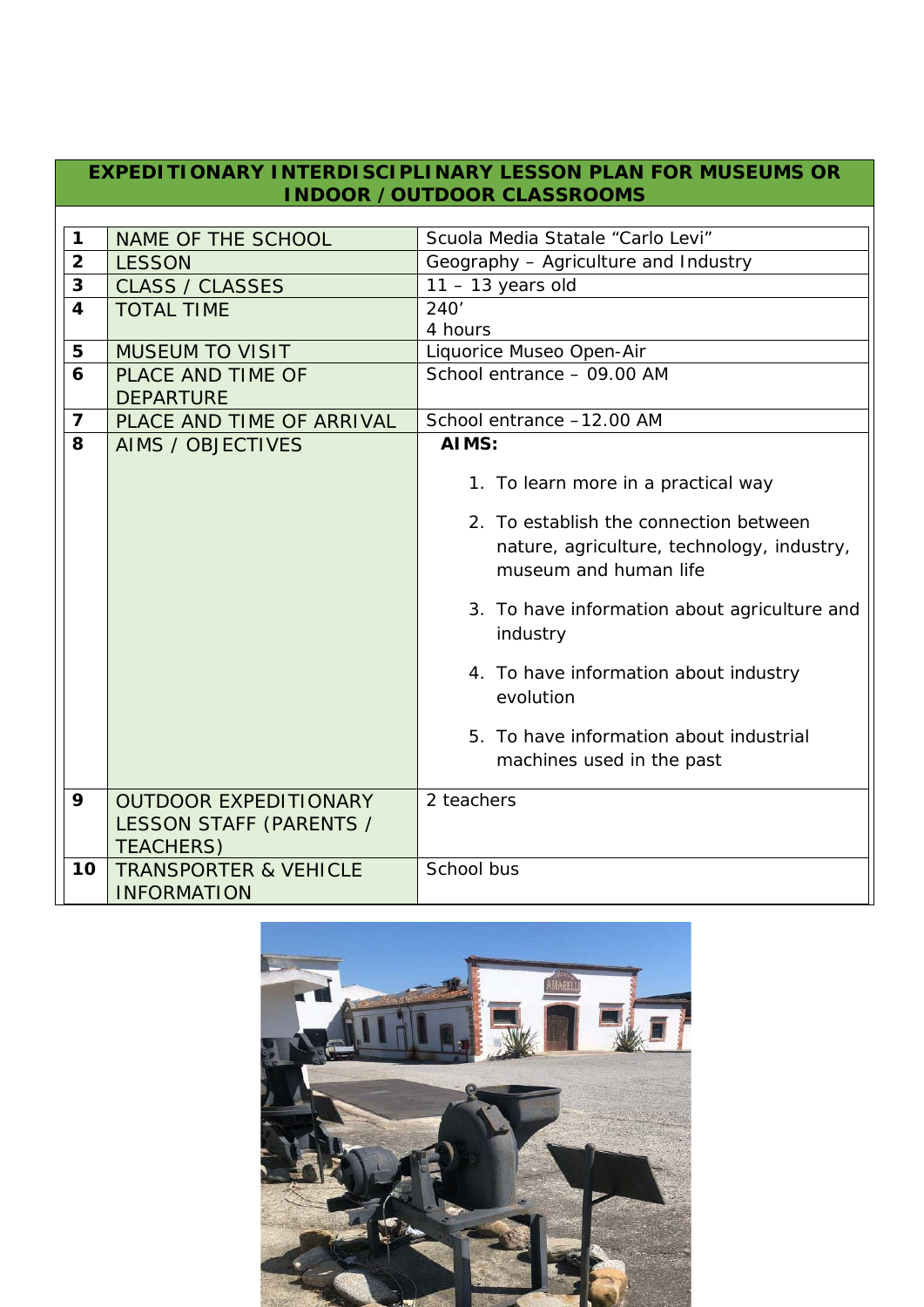| <b>B-DURING MUSEUM/OUTDOOR SITES EXPEDITIONARY VISITS</b> |                                                                                  |                |                                                                            |               |         |  |
|-----------------------------------------------------------|----------------------------------------------------------------------------------|----------------|----------------------------------------------------------------------------|---------------|---------|--|
| <b>GEOGRAPHY LESSON DAILY COURSE PLAN</b>                 |                                                                                  |                |                                                                            |               |         |  |
| <b>CLASS</b>                                              | $11 -$                                                                           | <b>SUBJECT</b> | *Agriculture and                                                           | <b>DATE</b>   |         |  |
|                                                           | 13                                                                               | / TOPIC        | industry                                                                   | <b>COURSE</b> | 240'    |  |
|                                                           | years<br>old                                                                     |                | *Economic sectors                                                          | <b>HOUR</b>   | 3 hours |  |
|                                                           |                                                                                  |                | *Agriculture, climate,<br>population, history,<br>industry and social life |               |         |  |
|                                                           |                                                                                  |                | *The kinds of museums                                                      |               |         |  |
|                                                           |                                                                                  |                | *Relation between<br>agriculture and industry                              |               |         |  |
|                                                           |                                                                                  |                | *History of Amarelli<br>family                                             |               |         |  |
| <b>OBJECTIVES:</b>                                        |                                                                                  |                |                                                                            |               |         |  |
|                                                           | 1. To have direct / indirect connection of the museum to the course content      |                |                                                                            |               |         |  |
|                                                           | 2. To relate the place visited with other disciplines and subject                |                |                                                                            |               |         |  |
| <b>OBJECTIVES</b>                                         | 3. To learn about the geographical features of the place to be visited           |                |                                                                            |               |         |  |
|                                                           | 4. To comprehend the industry evolution                                          |                |                                                                            |               |         |  |
|                                                           | 5. To create awareness on students about evolution of industry and<br>technology |                |                                                                            |               |         |  |
|                                                           | 6. To comprehend the crucial effects for human life and Nature                   |                |                                                                            |               |         |  |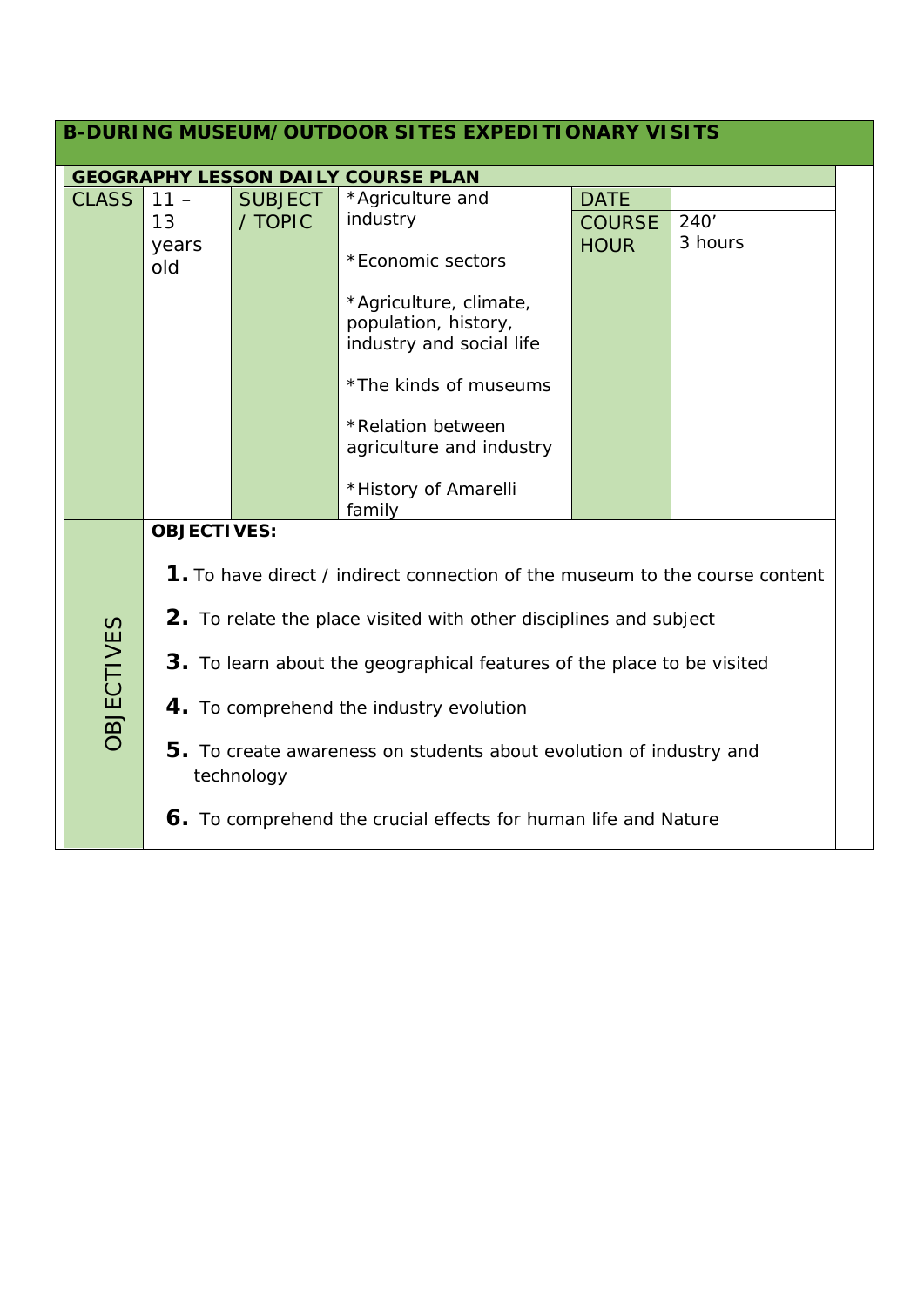|                                         |                                                                                                                              | <b>TEACHERS:</b>                                                                                                                                                                                                                                          |  |  |  |  |  |
|-----------------------------------------|------------------------------------------------------------------------------------------------------------------------------|-----------------------------------------------------------------------------------------------------------------------------------------------------------------------------------------------------------------------------------------------------------|--|--|--|--|--|
|                                         |                                                                                                                              | 1. Will be able to make interactive lesson plans and make organisations<br>for out-of-school environments and open-air.                                                                                                                                   |  |  |  |  |  |
|                                         |                                                                                                                              | 2. Gain knowledge for the geographical and historical texture of the<br>close neighbourhood and regional climate.                                                                                                                                         |  |  |  |  |  |
|                                         |                                                                                                                              | 3. Have self-development at interdisciplinary course acquisition skills.                                                                                                                                                                                  |  |  |  |  |  |
|                                         |                                                                                                                              | <b>STUDENTS:</b>                                                                                                                                                                                                                                          |  |  |  |  |  |
|                                         |                                                                                                                              | 1. Distinguish the types of economic sectors and lifestyles of population.                                                                                                                                                                                |  |  |  |  |  |
|                                         |                                                                                                                              | 2. Distinguish the factors affecting the materials and properties used in<br>dwellings and lifestyles.                                                                                                                                                    |  |  |  |  |  |
| <b>ACHIEVEMENTS</b>                     |                                                                                                                              | 3. Have knowledge about the history, geography, climate and<br>population.                                                                                                                                                                                |  |  |  |  |  |
|                                         |                                                                                                                              | 4. Make herself/himself sure to plan to work.                                                                                                                                                                                                             |  |  |  |  |  |
|                                         |                                                                                                                              | 5. Enjoy being in the museum.                                                                                                                                                                                                                             |  |  |  |  |  |
|                                         |                                                                                                                              | 6. Use the incentive to discover.                                                                                                                                                                                                                         |  |  |  |  |  |
|                                         | 7. Improve research skills.                                                                                                  |                                                                                                                                                                                                                                                           |  |  |  |  |  |
|                                         |                                                                                                                              | 8. Learn through curiosity and exploration.                                                                                                                                                                                                               |  |  |  |  |  |
|                                         | 9. Gain the ability to express their ideas.<br>10. Develop the ability to make a connection between nature and human<br>life |                                                                                                                                                                                                                                                           |  |  |  |  |  |
|                                         |                                                                                                                              |                                                                                                                                                                                                                                                           |  |  |  |  |  |
| <b>CONCEPTS AND</b><br><b>TARGETS</b>   |                                                                                                                              | * THEMATIC: Agriculture and Industry<br>* SPECIFIC: Importance of the Amarelli Liquorice Museum<br>* RELATIONSHIP BETWEEN DISCIPLINES: Associating with<br>Geography - History - Technology                                                               |  |  |  |  |  |
| <b>METHODS AND</b><br><b>TECHNIQUES</b> |                                                                                                                              | 1. Classroom lessons<br>2. Visits<br>3. Role playing<br>4. Practical activities<br>5. Questions & Answers<br>6. Observation method<br>7. Discussion<br>8. Developing Opinions<br>9. Demonstration<br>10. Organising Exhibitions<br>11. Working with Group |  |  |  |  |  |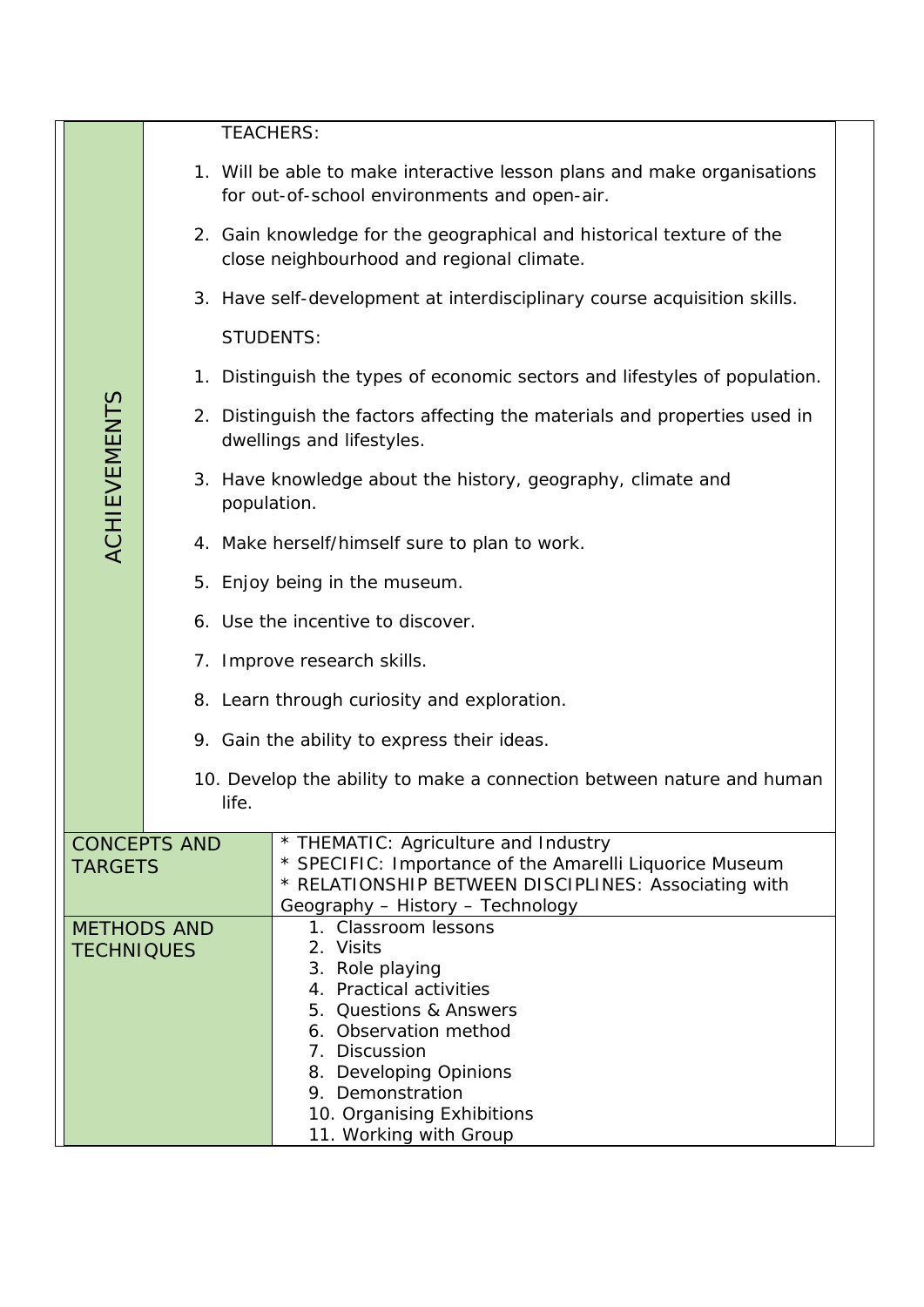| <b>TOOL-MATERIAL</b><br>(Products to be<br>used in the course)                          | 1. PC<br>2. UM<br>3. Books<br>4. Colours<br>5. Newspaper and magazines<br>6. Internet<br>7. Pictures and photos<br>8. Objects<br>9. Notepad<br>10. Pen, paper |                                                                                                                                              |  |  |
|-----------------------------------------------------------------------------------------|---------------------------------------------------------------------------------------------------------------------------------------------------------------|----------------------------------------------------------------------------------------------------------------------------------------------|--|--|
|                                                                                         | 11. Painting pens<br>12. Postcards, photos and pictures<br><b>ADICI</b>                                                                                       |                                                                                                                                              |  |  |
| <b>ACTIVITIES TO BE</b><br><b>IMPLEMENTED</b>                                           | "Seeing the reflections of objects and impressions of<br>Amarelli Liquorice Museum and Industry" as well as                                                   |                                                                                                                                              |  |  |
|                                                                                         | visits, role playing, explanation                                                                                                                             |                                                                                                                                              |  |  |
| PROCESSING AND IMPLEMENTATION OF THE LESSON<br>Observation of Amarelli Liquorice Museum |                                                                                                                                                               |                                                                                                                                              |  |  |
|                                                                                         | <b>OBSERVATION</b>                                                                                                                                            | and its environments in terms of<br>agriculture, climate, population and<br>lifestyle.                                                       |  |  |
| n<br>PROCES                                                                             | <b>INFORMING</b>                                                                                                                                              | The Geography teacher gives information<br>about<br>The geographical nature<br>Climate<br>Agriculture<br>Industry<br>Economic life<br>Museum |  |  |
|                                                                                         | <b>DATA</b><br><b>COLLECTION</b>                                                                                                                              | It is ensured that the students take notes<br>about what is observed and learnt.                                                             |  |  |
|                                                                                         | <b>SAMPLE</b><br><b>COLLECTION (IF</b><br><b>AVAILABLE)</b>                                                                                                   |                                                                                                                                              |  |  |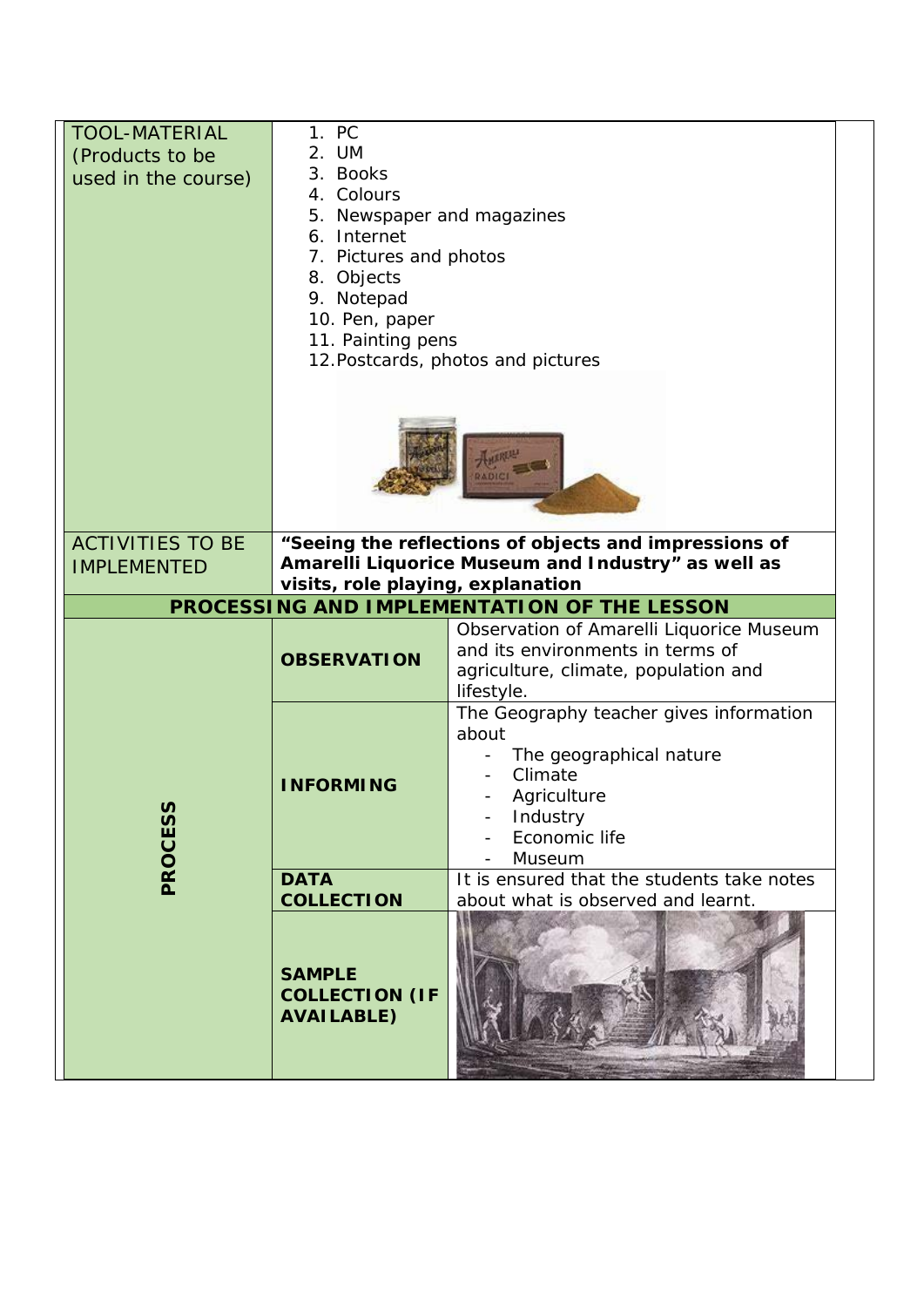|                                                   |                                                                                                                                                                                                                                                                                                                                                                                                                                                                                                                                                                                                                                                            |                  | <b>PROCEDURE</b>                                                 |  |
|---------------------------------------------------|------------------------------------------------------------------------------------------------------------------------------------------------------------------------------------------------------------------------------------------------------------------------------------------------------------------------------------------------------------------------------------------------------------------------------------------------------------------------------------------------------------------------------------------------------------------------------------------------------------------------------------------------------------|------------------|------------------------------------------------------------------|--|
| 1<br>$\overline{2}$                               | Preparing lesson or activity<br>In the course of interdisciplinary outdoor expeditionary learning general<br>geographical and structure of the place is given.<br>The students are asked:<br>to compare whether the previous situation and the current situation have<br>changed having given information about geographical, industry and<br>technology<br>to evaluate the natural environment<br>to know what types of museums and industries exist<br>to know what types of food industries exist<br>to be able to list the characteristic of liquorice plant<br>to know the uses of liquorice<br>Explaining topic. The natural - human characteristics |                  |                                                                  |  |
| 3                                                 | Inviting the discussion. Information about industrial machines in the past and at<br>the moment                                                                                                                                                                                                                                                                                                                                                                                                                                                                                                                                                            |                  |                                                                  |  |
| 4                                                 | Producing works and artefacts                                                                                                                                                                                                                                                                                                                                                                                                                                                                                                                                                                                                                              |                  |                                                                  |  |
| 5                                                 | Drawing conclusions                                                                                                                                                                                                                                                                                                                                                                                                                                                                                                                                                                                                                                        |                  |                                                                  |  |
|                                                   |                                                                                                                                                                                                                                                                                                                                                                                                                                                                                                                                                                                                                                                            | $\mathbf 1$      | Visual Complementary Test -                                      |  |
| <b>EVALUATION</b>                                 |                                                                                                                                                                                                                                                                                                                                                                                                                                                                                                                                                                                                                                                            | $\overline{2}$   | Vocabulary Knowledge Test -                                      |  |
|                                                   |                                                                                                                                                                                                                                                                                                                                                                                                                                                                                                                                                                                                                                                            | 3                | Write a Story about the visit in the Liquorice Museo<br>Open-Air |  |
|                                                   |                                                                                                                                                                                                                                                                                                                                                                                                                                                                                                                                                                                                                                                            | $\boldsymbol{4}$ | Describe the experience in the Liquorice Museo Open-Air          |  |
| <b>Daniela RAPANI</b><br><b>GEOGRAPHY TEACHER</b> |                                                                                                                                                                                                                                                                                                                                                                                                                                                                                                                                                                                                                                                            |                  |                                                                  |  |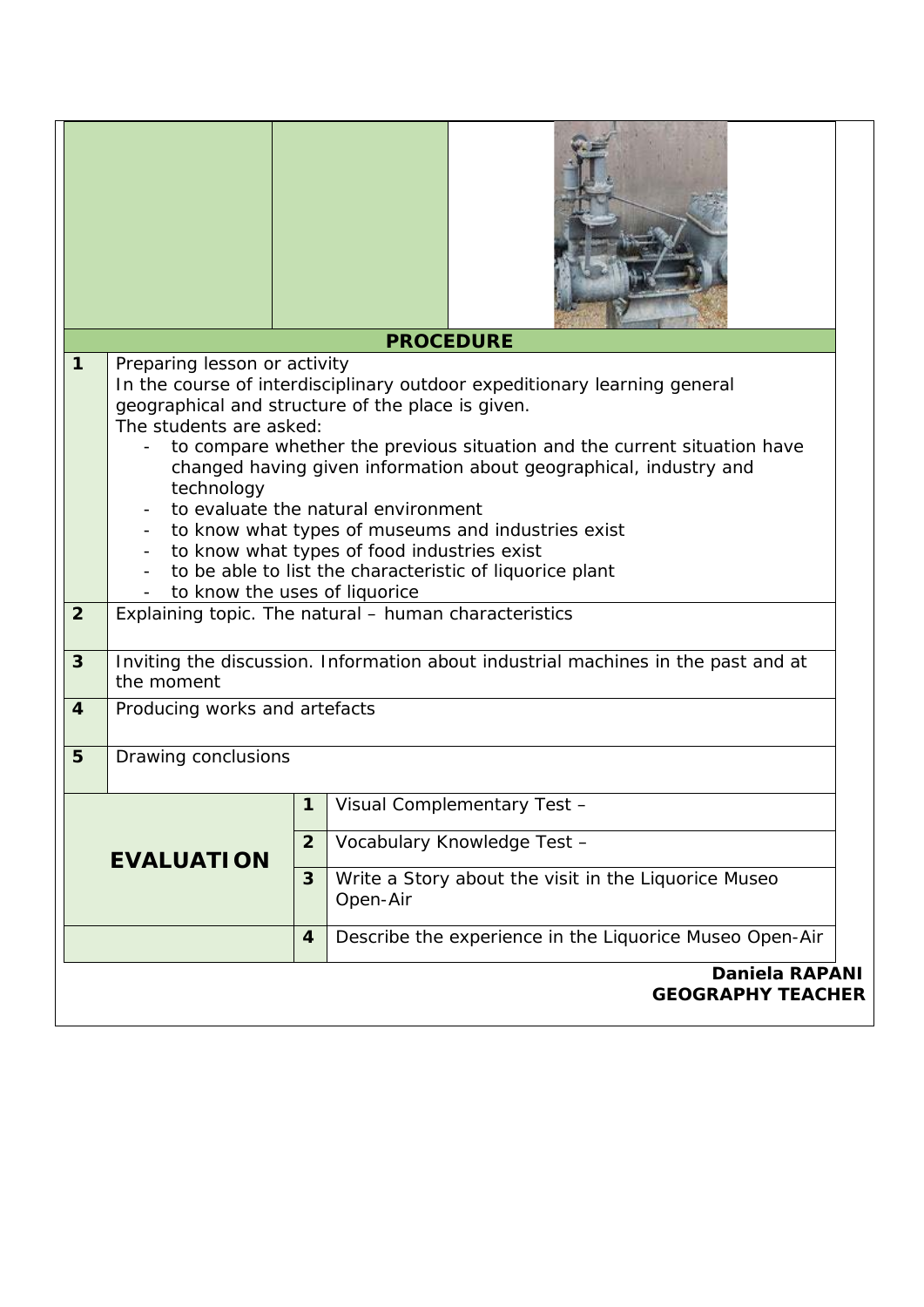|                | C - THINGS TO DO AND INFORMATION SHARING AFTER AN EXPEDITIONARY<br><b>MUSEUM VISIT/ OUTDOOR LESSON</b>                                                                                                                       |  |
|----------------|------------------------------------------------------------------------------------------------------------------------------------------------------------------------------------------------------------------------------|--|
| $\mathbf{1}$   | Reading the answers of the worksheets used during the visit in the classroom,<br>remembering the observations and emotions - Optional                                                                                        |  |
| $\overline{2}$ | Brief interpretation of the subjects in the form of questions and answers on<br>objects and objects seen during the museum visit $-$ Compulsory                                                                              |  |
| $\overline{3}$ | The evaluation of the museum's history and artefacts, the period and<br>characteristics of the museum with question & answer method $-$ Compulsory                                                                           |  |
| $\overline{4}$ | Composition, story, drama and poetry writing about the visit to the museum,<br>imagination, two-dimensional (pattern work), three-dimensional and so on.<br>production of designs, panel and exhibition work - Optional      |  |
| 5              | Poster designing related to museum trip - Optional                                                                                                                                                                           |  |
| 6              | Final test survey implementation to get feedbacks of both teachers and students<br>- Compulsory                                                                                                                              |  |
| $\overline{7}$ | Self-assessment scale - Optional                                                                                                                                                                                             |  |
| 8              | Keeping an expedition report - Compulsory                                                                                                                                                                                    |  |
| 9              | Letter of thanks to the museum after the visit - Compulsory                                                                                                                                                                  |  |
| 10             | Giving certificates and gifts to visiting teachers and students - Compulsory                                                                                                                                                 |  |
| 11             | In the school painting workshop, a cardboard or gypsum model of residential<br>areas is made in collaboration with the painting and history teacher - Optional                                                               |  |
| 12             | Contributing to the museum corner to be created with visuals, artefacts or<br>reproductions and, if possible, old items to be brought by students to reflect the<br>meaning of the museum and its consciousness - Compulsory |  |
| 13             | Online feedback questionnaire to students and parents - Optional                                                                                                                                                             |  |
| 14             | Conducting an online survey to collect students' impressions feelings of the<br>lesson and feedback on future trips - Compulsory                                                                                             |  |
| 15             |                                                                                                                                                                                                                              |  |
|                | Creating postcards by the students - Compulsory                                                                                                                                                                              |  |
| 16             | Shooting videos with high resolution - Compulsory                                                                                                                                                                            |  |